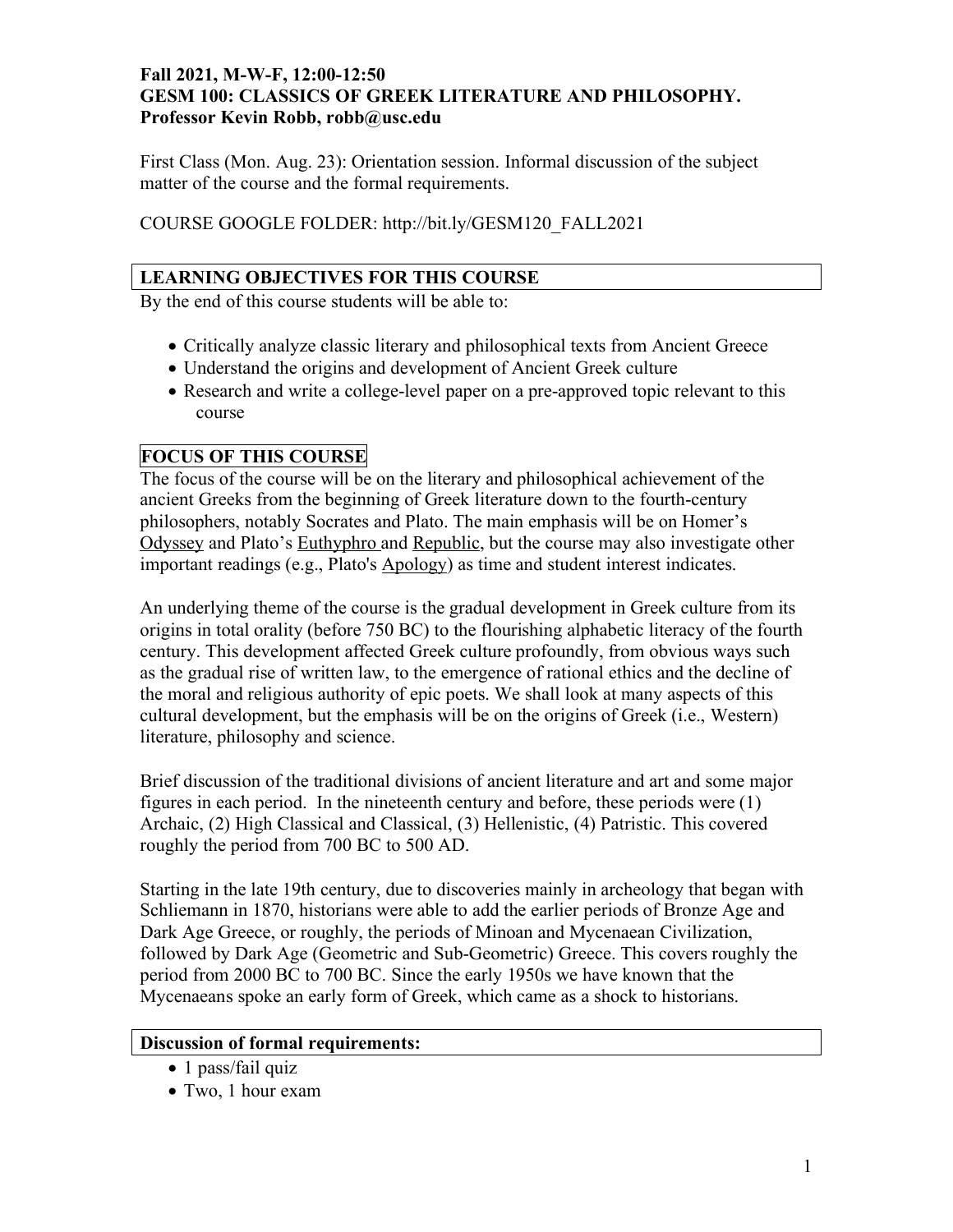- 2 research papers
	- o Each research paper approximately 7-12 pages
	- o Topics will be drawn from the subject matter in consultation with professor.

#### **Regular class attendance. Incompletes. Office hours by appointment.**

The divisions that follow are approximations only. The material will be covered in the order indicated, but the divisions into weeks depend on class discussion that may lead to digressions. As a result, these divisions are intentionally flexible.

#### **Week I: Recovering Bronze Age Greece.**

Archeology and the recovery of Mycenaean and Minoan culture on Greek soil. Linear A and B. Decipherment of Linear B. The contributions of Heinrich Schliemann, Arthur Evans, Michael Ventris, et. al. General discussion of the oldest Greek literature, Homer and Hesiod. The introduction of alphabetic literacy into Greece. The problem of the relation of the earliest literary texts (Iliad and Odyssey) to an historical Mycenaean Greece that they purport to represent.

### **Reading for Weeks 1-2: Havelock, Preface to Plato, Chapter 7. (E-book has been uploaded to our course Google folder.)**

Suggested: Robb, Literacy and Paideia in Ancient Greece, Chapter One. Chapter has been uploaded to our course Google folder; read pp. 21-27.

**Week 2-3.** Finish the subject matter of Week I. Among topics that may be added are aspects of the material culture of Dark Age Greece and the first inscriptions on artifacts at the end of this period (Athens, Ithaca, Aegina, Thebes). The oral transmission of "Homer" in this period as reflected in the oldest Greek inscriptions, and the text of Homer.

Understanding the offence to the House of Odysseus on Ithaca.

#### **Reading: Odyssey Books 1 and 2.**

There will be a pass/fail quiz on the historical background material when that material is completed.

**Weeks 3-5/6.** The oral institutions of the symposium and especially xenia ("guestfriendship"); Telemachus' appeal to the agora of Ithaca. The ethics of established proprieties in a society before written law. The vocabulary of early Greek values; the language of approval and condemnation. The Shield Scene in the Iliad: resolving disputes before written law. Morality and the Greek gods. The early Greek concept of soul, and of life after death.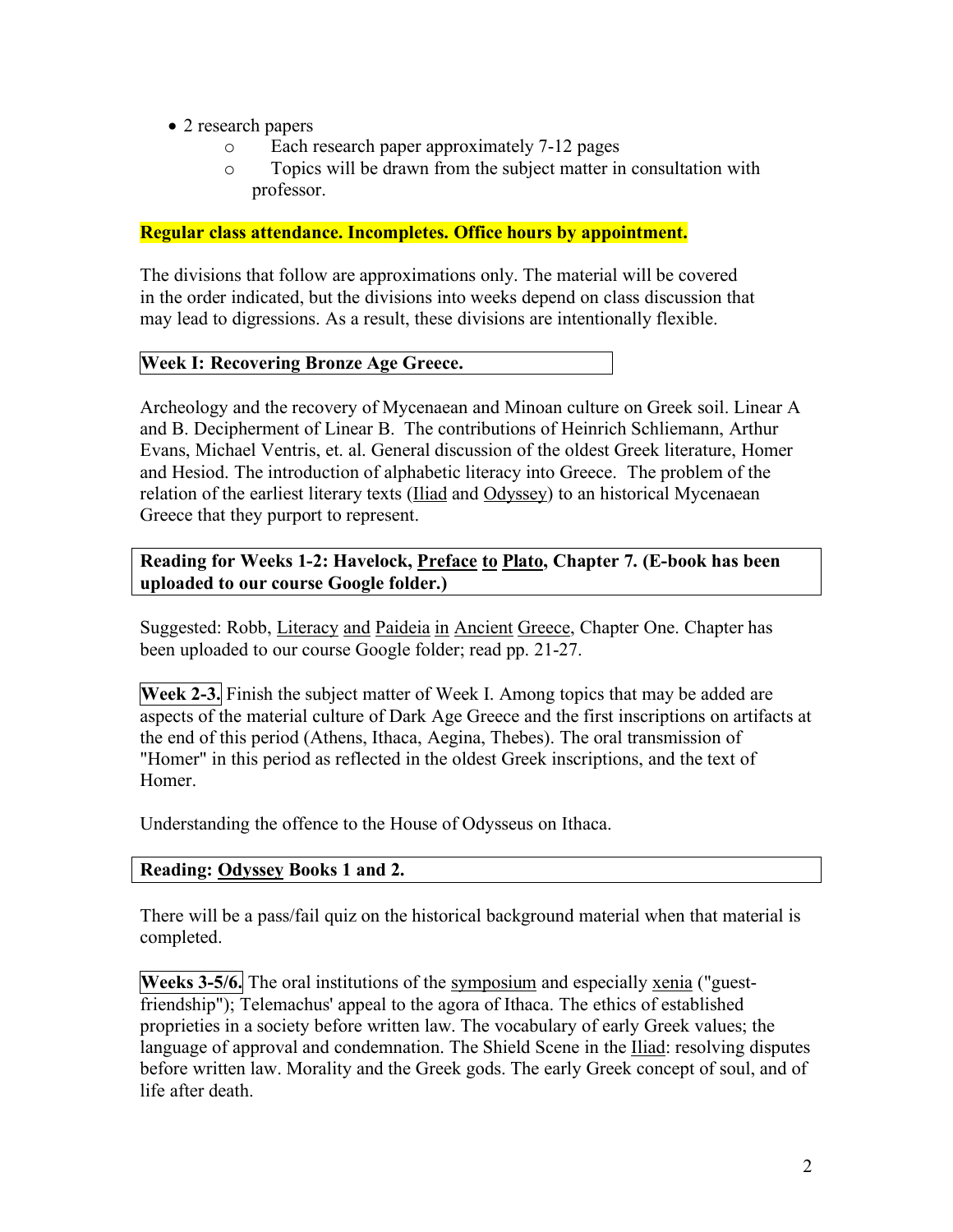**Readings: Odyssey, Books 3-9, and selections from later books as class discussion may indicate Suggested: Havelock, Preface to Plato, Chapters 4, 5, 8.**

**Note:** There will be a full period open book exam when the Odyssey material is completed. Subject matter: Class discussion material and the readings in Homer.

As noted, syllabus dates are flexible and will depend on the progress of class discussion, but all assignments and exam dates will be announced well in advance in class (students who participate regularly will have no problem).

**Week 7.** Finish discussion of the Odyssey, if necessary, and begin Socrates. If time permits: Hesiod of Ascra (Theogony), and the family of the gods. Readings will be announced in class.

**Week 7-10.** Socrates and The Socratic Problem, the Socratic literature, legal issues in the trial of Socrates, the debate between Socrates and Euthyphro on piety, implications of the famous "Euthyphro Question." Socrates and the challenge of Thrasymachus in Republic I. Is successful self-aggrandizement the most rational goal of life? The further challenges of Glaucon and Adeimantus. A contractual theory of justice and society? What went wrong with the traditional Greek paideia?

**Readings: The Euthyphro of Plato; (Apology and Crito are recommended, and may be required). Begin the Republic, Book I.**

**Week 11 - end of semester.** The argument of Plato's Republic as time permits, emphasis on Books II – VI.

Some possible topics: Building Utopia, the Ideal State or the "New Athens." Selecting natural leaders/rulers. Educating the future rulers. Reforming the concept of a god. Homeric heroes as models of behavior? The importance and dangers of mimêsis. Expulsion of the poets. Rulers and the ruled; the place of women in the New Athens; the equality of women in education and political life; a philosopher-queen? The emergence of philosopher-kings (or queens) and the abolition of the traditional family. Plato: Totalitarian or Democrat? Definition of the philosopher. Knowledge and Opinion. The Theory of Forms. Divided Line and Cave.

### **Readings: Sections of Republic, Books II - VI.**

**Note:** The material covered in class in the final weeks is flexible and will depend on the progress of the class in previous weeks, including class discussions and evolving interests.

# **FINAL EXAM SCHEDULE**